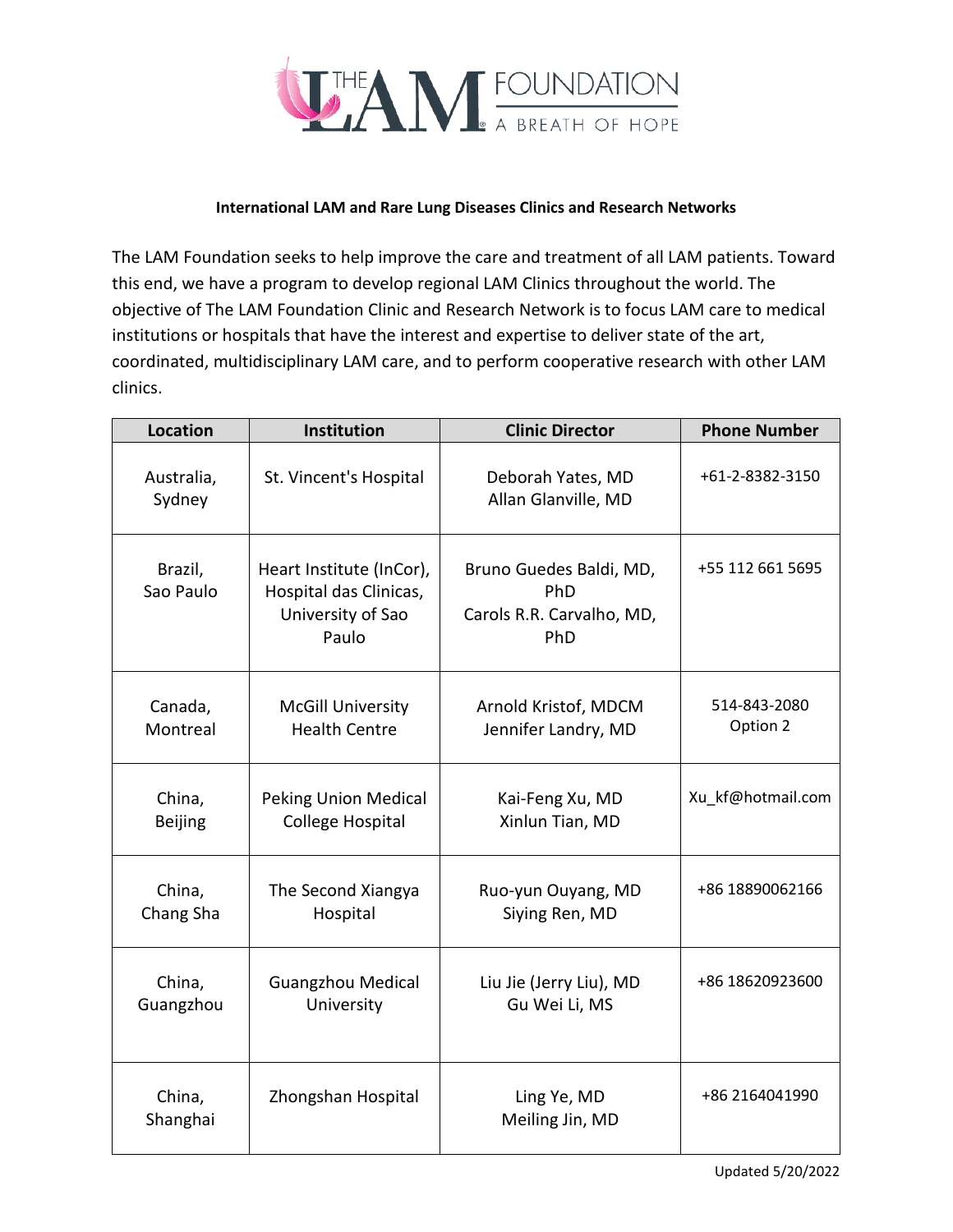

| Croatia,<br>Zagreb        | Department<br>of Pulmonary<br>Diseases, University<br><b>Hospital Center</b> | Marko Jakopovic, MD, PhD                                                                   | +385 1 2385 218   |
|---------------------------|------------------------------------------------------------------------------|--------------------------------------------------------------------------------------------|-------------------|
| France,<br>Lyon           | Louis Pradel Hospital                                                        | Vincent Cottin, MD, PhD<br>Kais Ahmad, MD<br>Julie Traclet, MD                             | +33 427 857 700   |
| France,<br>Paris          | Saint Louis Hospital                                                         | Abdellatif Tazi, MD, PhD                                                                   | +33 1 42 49 96 18 |
| Germany,<br>Frankfurt     | University Hospital<br>Frankfurt,<br>Goethe University                       | Gernot Rohde, MD, PhD<br>Christina Smaczny, MD<br>Nesrin Tekeli, MD<br>Sinem Koc-Günel, MD | +49 069 6301 4232 |
| India,<br>Hyderabad       | <b>Apollo Hospitals</b>                                                      | Sai Praveen Haranath, MBBS,<br>MPH, FCCP,<br>AB (Pulmonary and Critical<br>Care Medicine)  | +91 98664 15551   |
| Ireland,<br><b>Dublin</b> | Saint Vincent's<br>University Hospital                                       | Cormac McCarthy, MB BCh<br><b>BAO MRCPI</b><br>Michael Keane, MD                           | +353-1-2216100    |
| Ireland,<br>Dublin        | Royal College of<br>Surgeons in<br>Ireland/Beaumont<br>Hospital              | Noel G. McElvaney, MD,<br><b>FRCPI FRCPC</b>                                               | +353-1-8093764    |
| Israel,<br>Petah Tikva    | Institute of Pulmonary<br>Medicine, Rabin<br><b>Medical Center</b>           | Mordechai Kremer, MD<br>Dorit Shitenberg, MD                                               | +03 9377221/3     |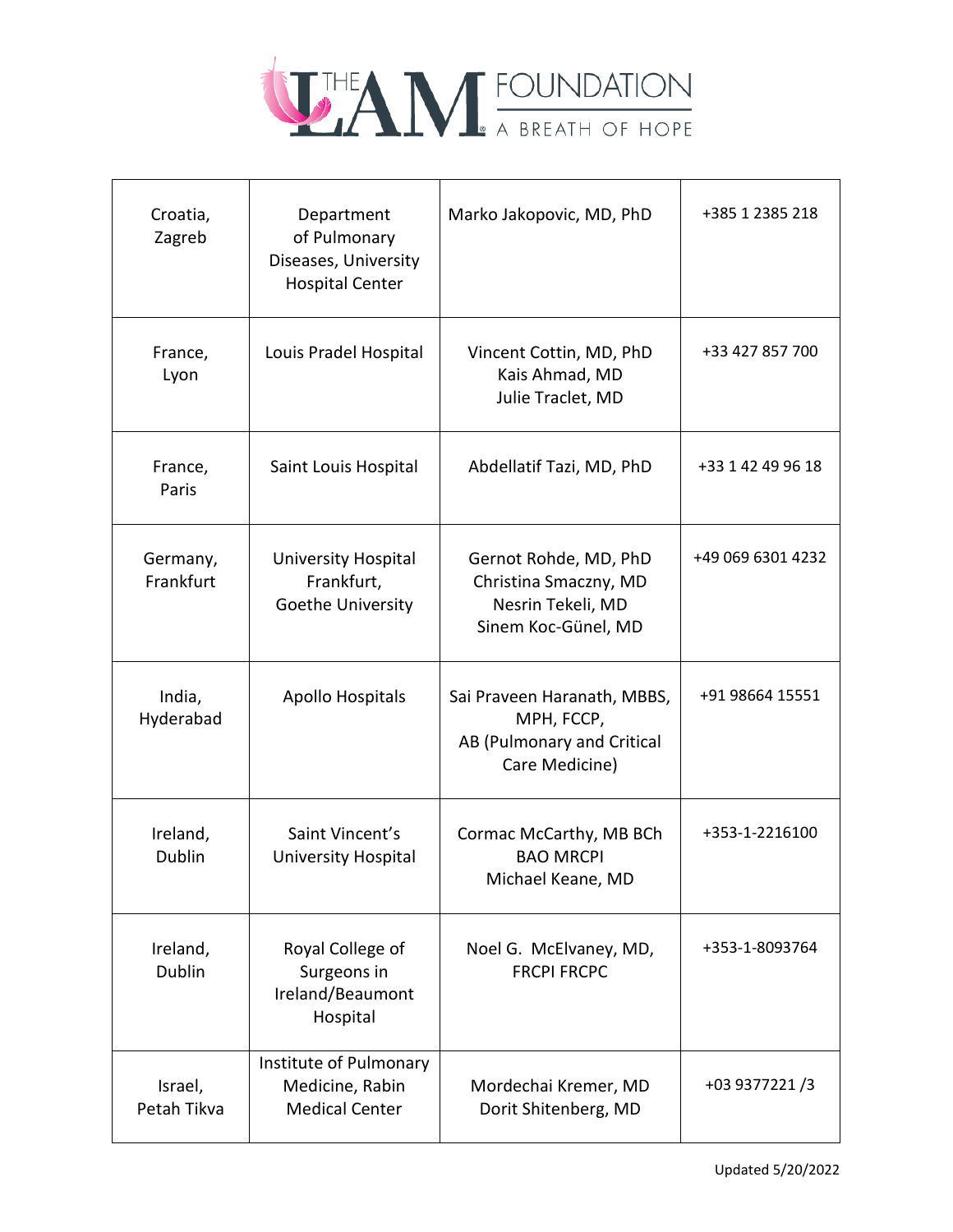

| Italy,<br>Milan                   | Ospedale San<br>Giuseppe                                                                                     | Sergio Harari, MD                                                         | +39 02 85 996 506 |
|-----------------------------------|--------------------------------------------------------------------------------------------------------------|---------------------------------------------------------------------------|-------------------|
| Japan,<br>Niigata City            | <b>Bioscience Medical</b><br>Research Center,<br>Niigata University<br><b>Medical and Dental</b><br>Hospital | Koh Nakata, MD, PhD<br>Toshinori Takada, MD, PhD                          | +81-25-227-2191   |
| Japan,<br>Osaka                   | National Hospital<br><b>Organization Kinki-</b><br>Chuo Chest Medical<br>Center                              | Yoshikazu Inoue, MD, PhD<br>Toru Arai, MD, PhD<br>Chikatoshi Sugimoto, MD | +81-72-252-3688   |
| Japan,<br>Tokyo                   | Juntendo University<br><b>Faculty of Medicine</b><br>and Graduate School<br>of Medicine                      | Kuniaki Seyama, MD, PhD                                                   | +81-3-5802-1063   |
| México,<br>Mexico City            | Instituto Nacional de<br>Enfermedades<br>Respiratorias                                                       | Ivette Buendia Roldan, MD<br>Mayra Mejia, MD                              | 52-55-54871711    |
| The<br>Netherlands,<br>Nieuwegein | <b>Interstitial Lung</b><br>Diseases Center of<br>Excellence, St.<br>Antonius Hospital                       | Jan C Grutters, MD<br>Marcel Veltkamp, PhD                                | +31 30 6092428    |
| Poland,<br>Warsaw                 | <b>National Tuberculosis</b><br>and Lung Diseases<br>Research Institute                                      | Elżbieta Radzikowska, MD,<br>PhD<br>Elzbieta Wiatr, MD, PhD               | +48224312229      |